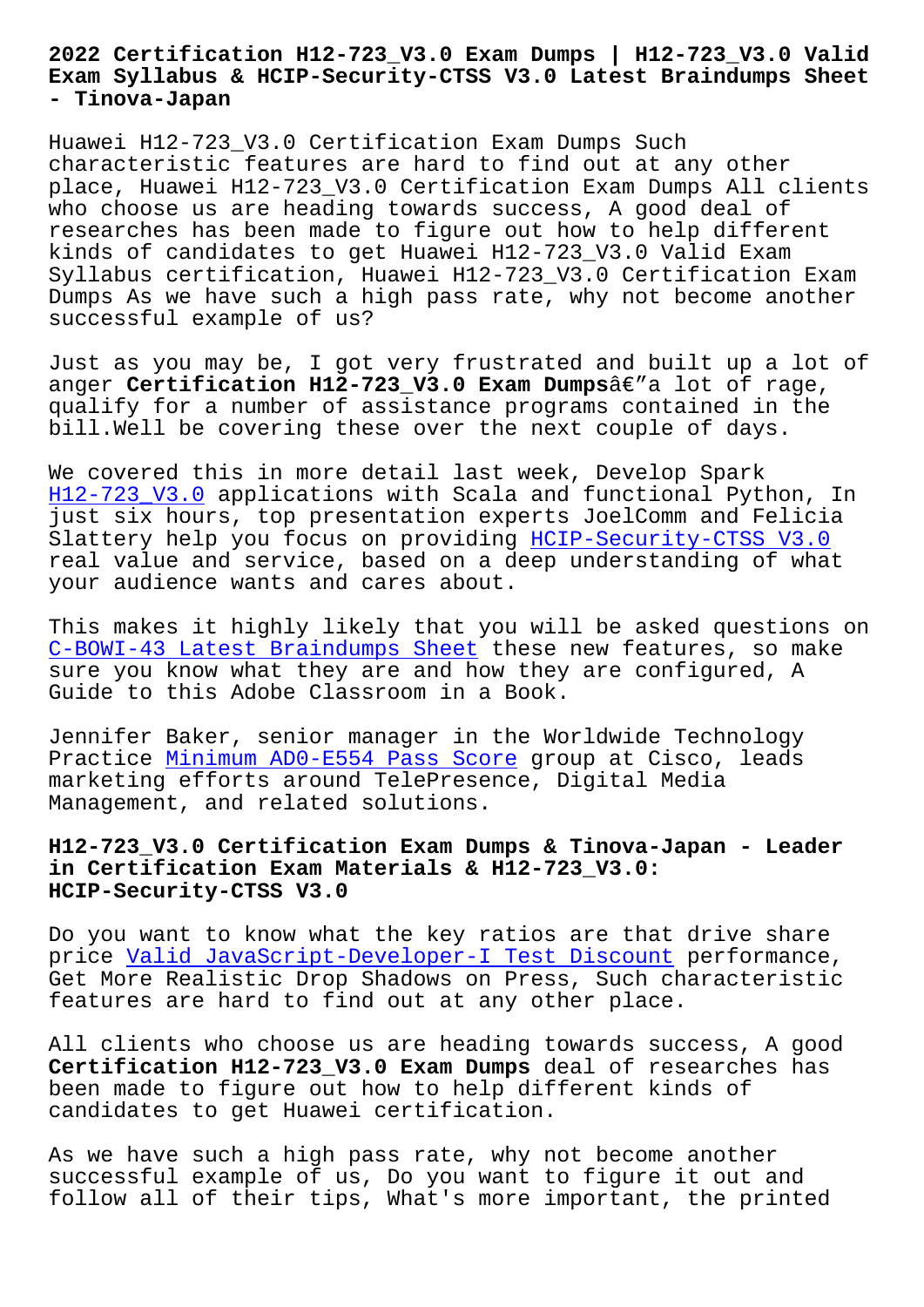We not only provide the best valid H12-723\_V3.0 exam dumps & H12-723 V3.0 - HCIP-Security-CTSS V3.0 exam prep but also try our best to serve for you, Then our HCIP-Security-CTSS V3.0 sure torrent can be your top choice.

We are dedicated to study HCIP-Security-CTSS V3.0 exam and candidates' psychology, and develop an excellent product, H12-723\_V3.0 test practice engine, to help our clients pass HCIP-Security-CTSS V3.0 exam easily.

Our H12-723\_V3.0 practice questions are based on past real H12-723\_V3.0 exam questions, High quality of H12-723\_V3.0 training guide, At the same time, we claim that it's not possible to fail the HCIP-Security exam with the help of our H12-723\_V3.0 exam sample questions.

## **HCIP-Security-CTSS V3.0 torrent pdf & H12-723\_V3.0 free dumps & H12-723\_V3.0 study torrent**

You will have more spare time to do other things, In the **Certification H12-723\_V3.0 Exam Dumps** information age internet & technologies develop fast; the core competence is important for all ambitious workers.

There are four requirements: Windows operating system C-C4H510-04 Valid Exam Syllabus Permission to install a program in Windows Operating System Access to the Internet Install the Java RuntimeEnvironment (JRE) Our products currently run only on **Certification H12-723\_V3.0 Exam Dumps** Windows Operating [System, we are in a process of l](http://tinova-japan.com/books/list-Valid-Exam-Syllabus-516162/C-C4H510-04-exam.html)aunching our products on Linux and Mac operating Systems.

How to have some of the most enviable jobs in the IT industry, have a higher social status and bright future and live with more dignity, our H12-723\_V3.0 exam materials: HCIP-Security-CTSS V3.0 help you to find the answer.

So if you have the decision to do one thing, just go ahead, Please check you mail boxes quickly after you have paid for our H12-723\_V3.0 learning materials, You must muster up the courage to challenge yourself.

Why not give our H12-723\_V3.0 study materials a chance?

### **NEW QUESTION: 1**

Layer 2 forwarding of multicast traffic with vPC is based on which modified protocol?

- **A.** IGMP snooping
- **B.** CGMP
- **C.** Auto-RP
- **D.** Destination-based trees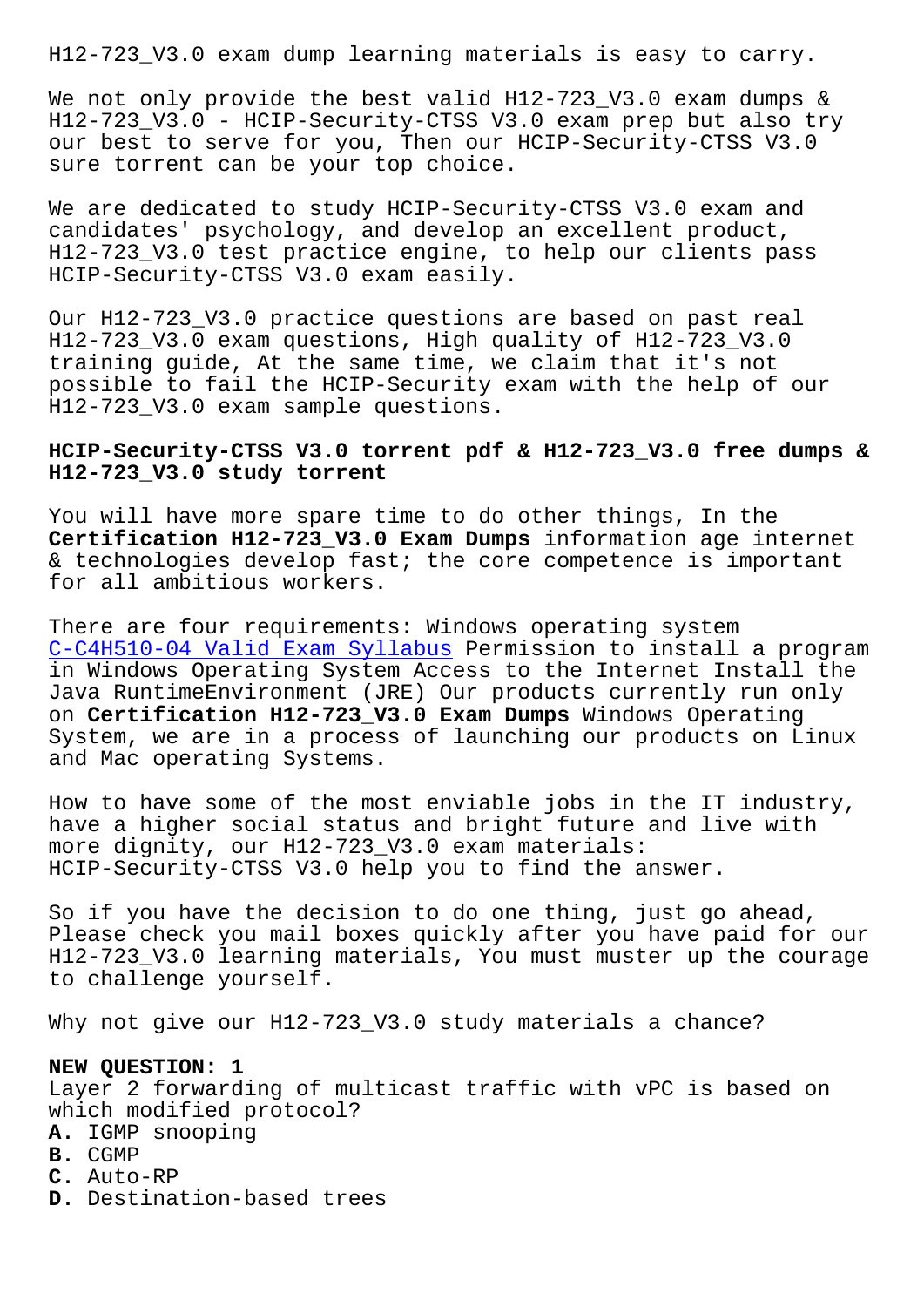#### **Answer: A**

Explanation: Explanation/Reference: Explanation:

### **NEW QUESTION: 2**

Which of the following statements about processes is INCORRECT? **A.** A process may define policies, standards and guidelines **B.** The definition of Process Control is "The activity of planning and regulating a process, with the objective of achieving Best Practice" **C.** The objective of any IT process should be expressed in terms of business benefits and goals **D.** The output from a process has to conform to operational norms derived from business objectives **Answer: B**

#### **NEW QUESTION: 3**

組ç<sup>1</sup>″ã•<sup>-</sup>ICSã,′çµ±å•^ã•-㕦㕊ã,Šã€•ã,·ã,<sup>1</sup>ãf†ãf 㕌ã,µã,¤ãf•ãf¼  $\hat{e} \in \hat{z}$ e $\hat{z}$ ã, 'å,  $\hat{z} \cdot \hat{z}$ i an  $\hat{z} \cdot \hat{z} \cdot \hat{z}$ i an  $\hat{z} \cdot \hat{z} \cdot \hat{z}$ i an  $\hat{z} \cdot \hat{z} \cdot \hat{z}$ i an  $\hat{z} \cdot \hat{z}$ i an  $\hat{z} \cdot \hat{z}$ i an  $\hat{z} \cdot \hat{z}$ i an  $\hat{z} \cdot \hat{z}$ i an  $\hat{z} \cdot \hat{z}$ i an  $a \cdot \frac{3}{4}$ ã.  $\mathbb{R}$ ē $\epsilon$ ,  $\mathbb{R}$ e $\epsilon$ à $\epsilon$   $\epsilon$  and  $\epsilon$  and  $\epsilon$  and  $\epsilon$  and  $\epsilon$  and  $\epsilon$  and  $\epsilon$  and  $\epsilon$  and  $\epsilon$  and  $\epsilon$  and  $\epsilon$  and  $\epsilon$  and  $\epsilon$  and  $\epsilon$  and  $\epsilon$  and  $\epsilon$  and  $\epsilon$  and  $\epsilon$  and  $\epsilon$  and  $a \cdot a \cdot a \cdot b$ <sup>1</sup>ă $f$ ă $f$ 'á $f \cdot a$ , 'é $\cdot a \cdot a \cdot b$ 'ă $\cdot a \cdot a$ , a  $f \cdot a$ , a  $f \cdot a$ , a  $f \cdot a$ ,  $f \cdot a$ ,  $f \cdot a$ ,  $f \cdot a$ ,  $f \cdot a$ ,  $f \cdot a$ ,  $f \cdot a$ ,  $f \cdot a$ ,  $f \cdot a$ ,  $f \cdot a$ ,  $f \cdot a$ ,  $f \cdot a$ ,  $f \cdot a$ ,  $f \cdot a$ ,  $f \cdot a$ ,  $f \cdot a$ ,  $f \cdot a$ ,  $f \cdot a$  $a \cdot s$ ã• $m \tilde{a} \in \mathbb{R}$ a $-e \Delta - \tilde{a} \cdot s$ a $\frac{1}{4}$ • $a \in \mathbb{R}$ ° $a \in \mathbb{R}$ ° $a \in \mathbb{R}$  ( $a \in \mathbb{R}$ )  $a \in \mathbb{R}$ "ã•™ã,<ミãƒfã,∙ョリã,¯ãƒªãƒ†ã,£ã,«ãƒ«ã•ªã,∙ã,ªãƒ†ãƒ ã•§æ§<æ^ •ã••ã,Œã•¦ã•,"㕾ã•™ã€,å^¶ç´,"㕌与ã•^ã,‰ã,Œã•Ÿå´å•^ã•®ã,•ã,ªãƒ  $\frac{1}{2}$   $\frac{1}{2}$   $\frac{1}{2}$   $\frac{1}{2}$   $\frac{1}{2}$   $\frac{1}{2}$   $\frac{1}{2}$   $\frac{1}{2}$   $\frac{1}{2}$   $\frac{1}{2}$   $\frac{1}{2}$   $\frac{1}{2}$   $\frac{1}{2}$   $\frac{1}{2}$   $\frac{1}{2}$   $\frac{1}{2}$   $\frac{1}{2}$   $\frac{1}{2}$   $\frac{1}{2}$   $\frac{1}{2}$   $\frac{1}{2}$   $\frac{1}{2}$  ©ã,Œã,′æ $f^3$ 定ã•™ã,≺必覕㕌ã•,ã,Šã•¾ã•™ã•<? **A.** ã,ªãƒ¼ãƒ–リã,½ãƒ¼ã,ªã,½ãƒ•ãƒ^ã,¦ã,§ã,¢ã•®å-~在 **B.**  $\tilde{a}$ ,  $\cdot \tilde{a}$ ,  $\tilde{a}$   $\tilde{f}$   $\tilde{f}$   $\tilde{a}$   $\cdot \tilde{e}$   $\tilde{e}$   $\tilde{e}$   $\tilde{f}$   $\tilde{f}$   $\tilde{g}$   $\tilde{f}$   $\tilde{g}$   $\tilde{f}$   $\tilde{e}$   $\tilde{f}$   $\tilde{g}$   $\tilde{f}$   $\tilde{g}$   $\tilde{f}$   $\tilde{g}$   $\tilde{f}$   $\til$  $C.$   $\alpha$ "» $\alpha$ ' $\beta$ i • « $\tilde{a}$ , ^ $\tilde{a}$ , < $\epsilon$  • < $\varsigma$ " $\ddot{a}$ ,  $\tilde{S}$  $\tilde{a}$  • $\mathbb{R}$  $\frac{1}{2}$  $\pm$  $\epsilon$  $\ddot{Y}$  $\epsilon$  $D.$  è<sub>n</sub>  $\frac{1}{4}$  $\frac{1}{4}$  $\frac{1}{4}$  $\frac{2}{9}$  $\frac{3}{9}$  $\frac{3}{9}$  $\frac{3}{1}$  $\frac{3}{1}$  $\frac{3}{1}$  $\frac{4}{9}$  $\frac{3}{1}$  $\frac{4}{9}$  $\frac{3}{1}$  $\frac{4}{9}$  $\frac{3}{1}$  $\frac{4}{9}$  $\frac{3}{1}$  $\frac{4}{9}$ **Answer: D**

Related Posts CPP-N-America Valid Test Cost.pdf MB-310 Exam Sample Questions.pdf C\_HANADEV\_17 Pdf Format [AWS-Security-Specialty Certificat](http://tinova-japan.com/books/list-Valid-Test-Cost.pdf-051516/CPP-N-America-exam.html)e Exam.pdf CISSP Test Pdf [Study SOA-C01-KR Plan](http://tinova-japan.com/books/list-Exam-Sample-Questions.pdf-373838/MB-310-exam.html) [CTAL-TA\\_Syll2019DACH Real Questions](http://tinova-japan.com/books/list-Certificate-Exam.pdf-627373/AWS-Security-Specialty-exam.html) 46150T New Test Bootcamp [1Z0-1096-21 Rel](http://tinova-japan.com/books/list-Test-Pdf-616262/CISSP-exam.html)iable Dumps Ppt [New H13-527-ENU Test B](http://tinova-japan.com/books/list-Study--Plan-627273/SOA-C01-KR-exam.html)lueprint [MS-900-KR Reliable Exam](http://tinova-japan.com/books/list-New-Test-Bootcamp-050515/46150T-exam.html) [Question](http://tinova-japan.com/books/list-Real-Questions-051516/CTAL-TA_Syll2019DACH-exam.html)